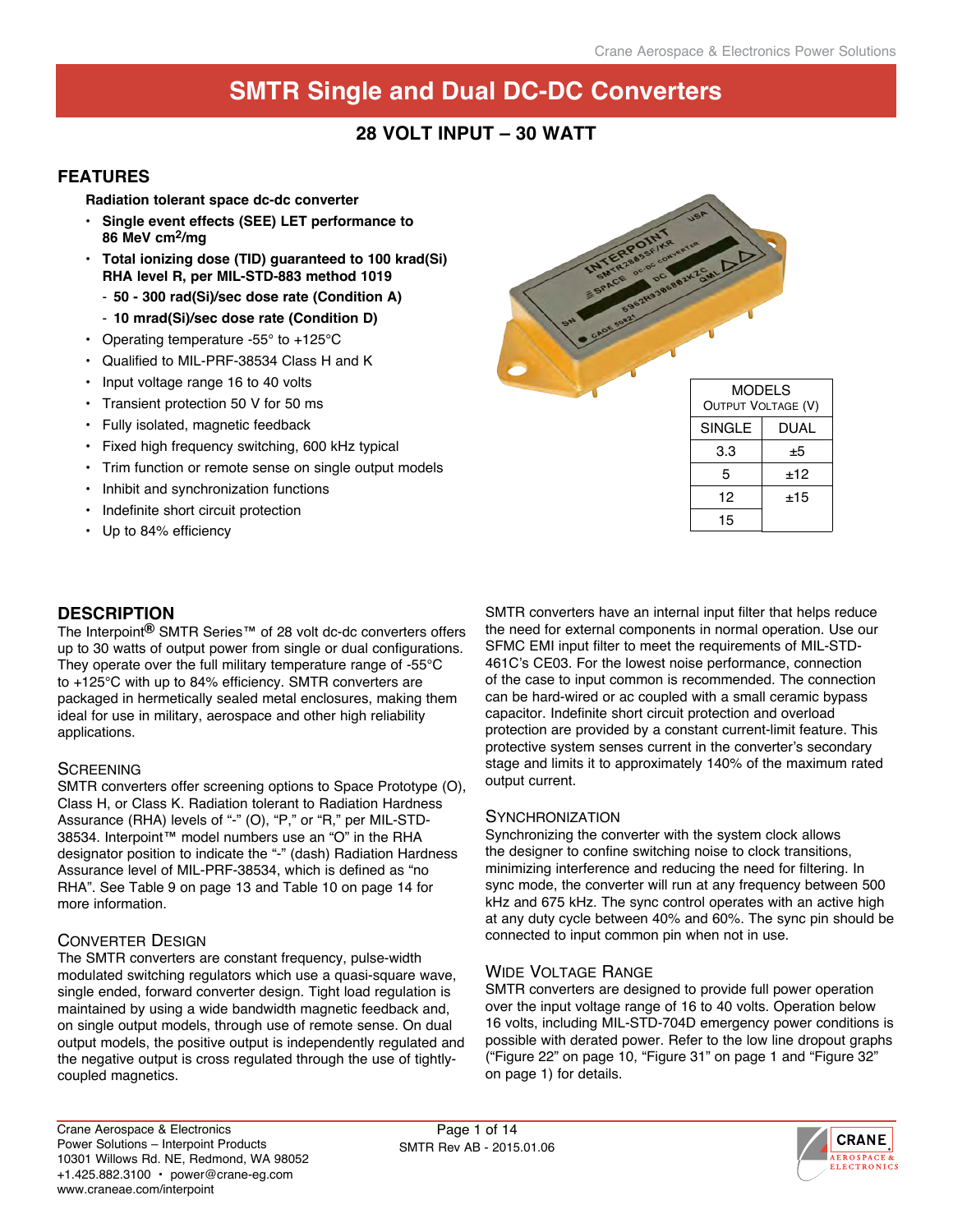### **28 Volt input – 30 Watt**

#### Improved Dynamic Response

The SMTR Series feed-forward compensation system provides excellent dynamic response and noise rejection. Audio rejection is typically 40 dB. The min. to max. step line transient response is typically less than 4%.

#### **INHIBIT FUNCTION**

SMTR converters provide an inhibit terminal that can be used to disable internal switching, resulting in no output voltage and very low quiescent input current. The converter is inhibited when the inhibit pin is pulled below 0.8 V and enabled when its inhibit pin is left floating. An external inhibit interface should be capable of pulling the converter's inhibit pin below 0.8 V while sinking the maximum inhibit current and also allowing the inhibit pin to float high to enable the converter. A voltage should not be applied to the inhibit pin. The open circuit voltage present on the inhibit pin is 9 to 11 V.

#### trim and Remote sense (available on single output models only)









Trim Formulas Vout = desired output voltage;  $R_T =$ trim resistor

Notes for Remote Sense and Trim

- 1. When trimming output voltage and/or remote sensing, the total output voltage increase must be less than 0.6 volts at the converters pins. Do not exceed maximum power.
- 2. If neither voltage trim nor remote sense will be used, connect pin 3 to pin 4 and pin 5 to pin 6 or the output voltage will increase by 1.2 volts.
- 3. CAUTION: The converter will be permanently damaged if the positive remote sense (pin 6) is shorted to ground. Damage may also result if the output common or positive output is disconnected from the load with the remote sense leads connected to the load.
- 4. When using remote sense for voltage compensation or when using remote sense for trim, the output will drift over temperature. Contact Applications Engineering for more information at powerapps@ crane-eg.com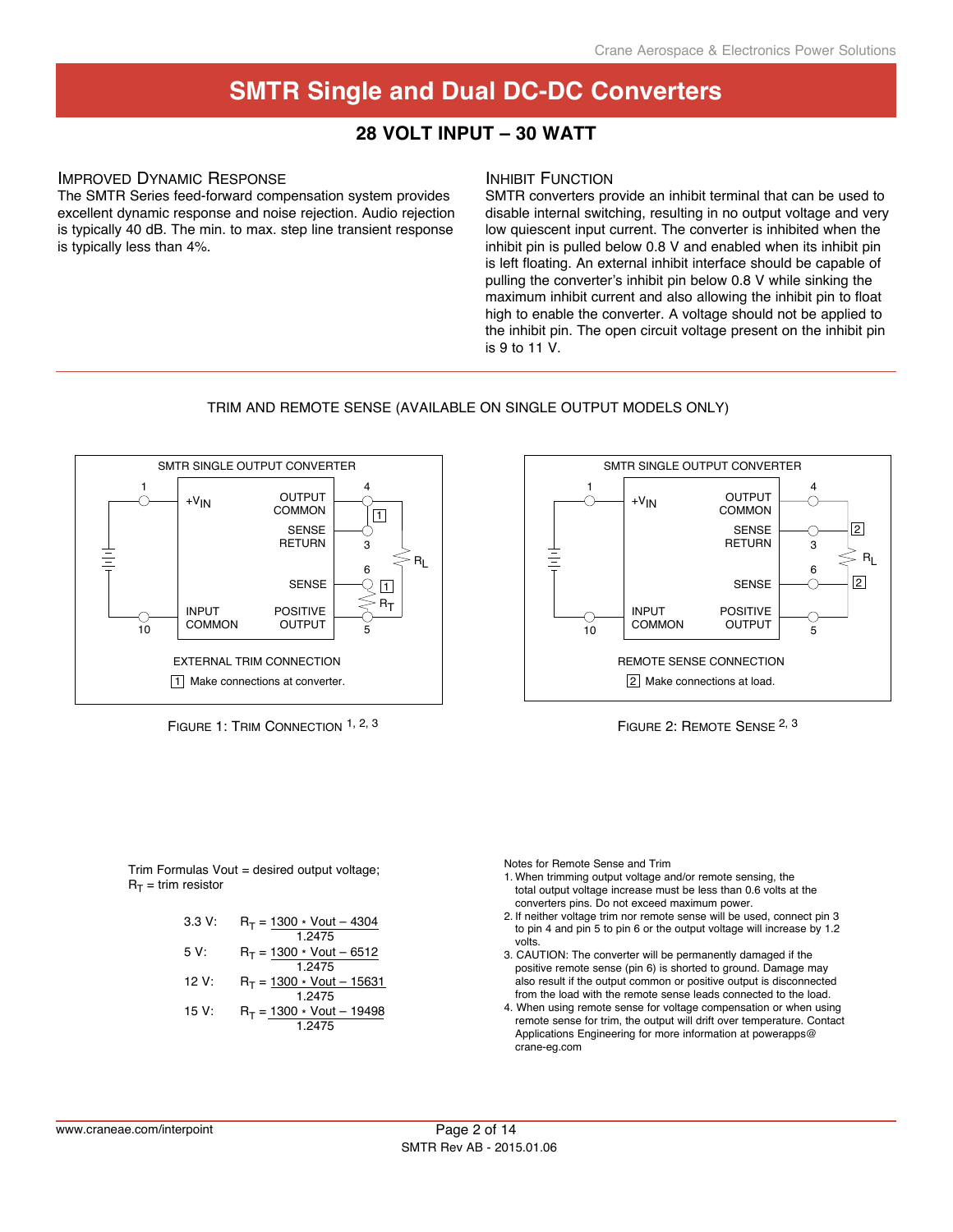| <b>PIN OUT</b> |                        |                        |  |  |  |
|----------------|------------------------|------------------------|--|--|--|
| Pin            | <b>Single Output</b>   | <b>Dual Output</b>     |  |  |  |
| 1              | Positive Input         | Positive Input         |  |  |  |
| 2              | Inhibit                | Inhibit                |  |  |  |
| 3              | Sense Return           | <b>Positive Output</b> |  |  |  |
| 4              | <b>Output Common</b>   | <b>Output Common</b>   |  |  |  |
| 5              | <b>Positive Output</b> | <b>Negative Output</b> |  |  |  |
| 6              | Positive Sense         | Case Ground            |  |  |  |
| 7              | Case Ground            | Case Ground            |  |  |  |
| 8              | Case Ground            | Case Ground            |  |  |  |
| 9              | Sync                   | Sync                   |  |  |  |
| 10             | Input Common           | Input Common           |  |  |  |

## **28 Volt input – 30 Watt**

Table 1: Pin Out

| <b>PINS NOT IN USE</b> |                                             |  |  |  |
|------------------------|---------------------------------------------|--|--|--|
| <b>Inhibit</b>         | Leave unconnected                           |  |  |  |
| Sync In                | Connect to Input Common                     |  |  |  |
| Sense Lines            | Must be connected to<br>appropriate outputs |  |  |  |

Table 2: Pins not in Use



Dotted line outlines flanged package option.

For dimensions see "Figure 23: Cases H2" on page 11 and "Figure 24: Cases K3" on page 12.

Figure 3: Pin Out SMTR Single Output Models

Dot on top of cover indicates pin one.



Dotted line outlines flanged package option.

For dimensions see "Figure 23: Cases H2" on page 11 and "Figure 24: Cases K3" on page 12.

Figure 4: Pin Out SMTR Dual Output Models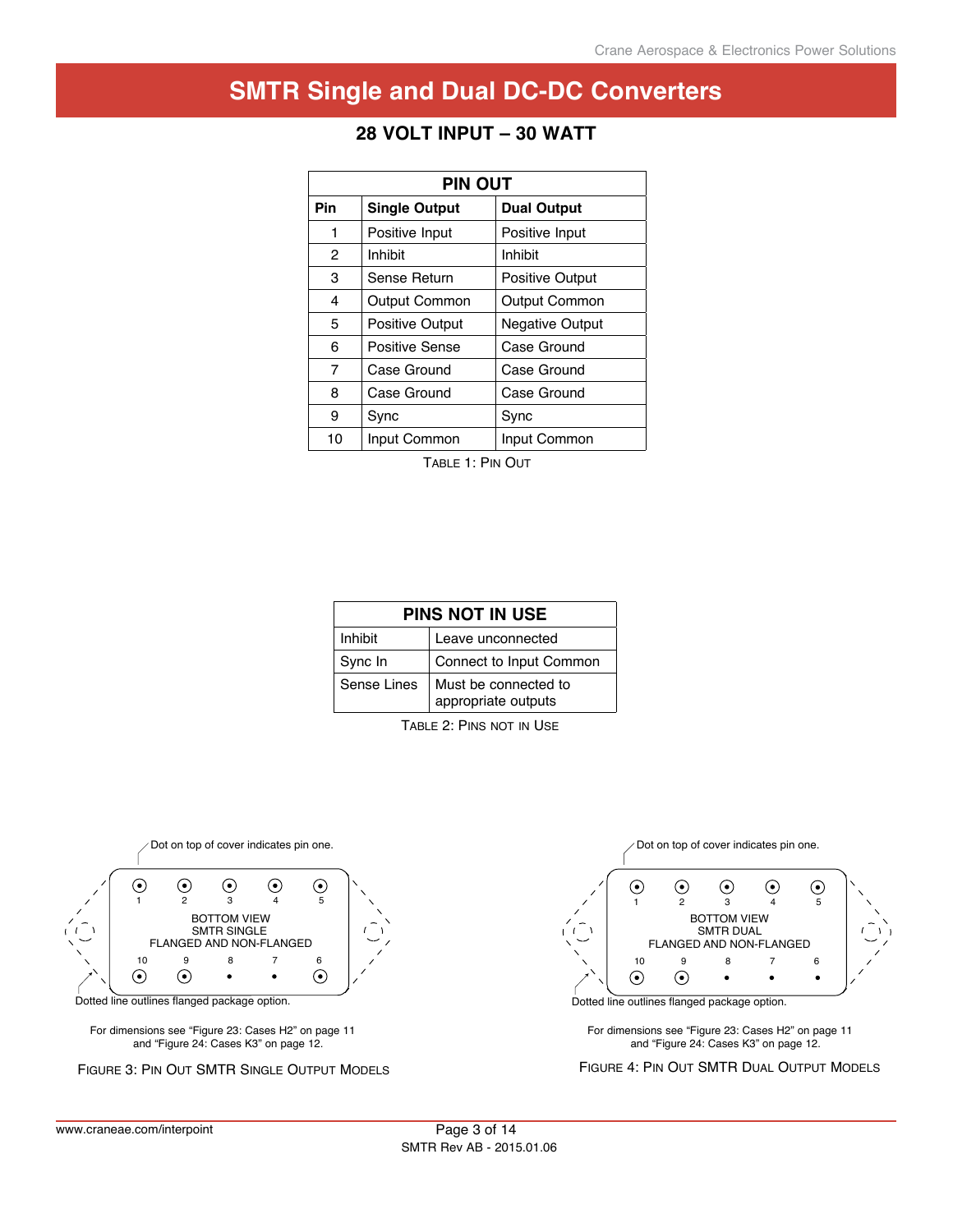### **28 Volt input – 30 Watt**



Figure 5: Model Numbering Key

| <b>SMD NUMBERS</b>                                                                                                                                                                                                                                                                                                                   |                          |  |  |  |  |  |
|--------------------------------------------------------------------------------------------------------------------------------------------------------------------------------------------------------------------------------------------------------------------------------------------------------------------------------------|--------------------------|--|--|--|--|--|
| <b>STANDARD MICROCIRCUIT</b><br><b>DRAWING (SMD)</b>                                                                                                                                                                                                                                                                                 | <b>SMTR SIMILAR PART</b> |  |  |  |  |  |
| 5962R0150102KXC                                                                                                                                                                                                                                                                                                                      | SMTR283R3S/KR            |  |  |  |  |  |
| 5962R9306802KXC                                                                                                                                                                                                                                                                                                                      | SMTR2805S/KR             |  |  |  |  |  |
| 5962R9306902KXC                                                                                                                                                                                                                                                                                                                      | SMTR2812S/KR             |  |  |  |  |  |
| 5962R9307002KXC                                                                                                                                                                                                                                                                                                                      | SMTR2815S/KR             |  |  |  |  |  |
| 5962R9320502KXC                                                                                                                                                                                                                                                                                                                      | SMTR2805D/KR             |  |  |  |  |  |
| 5962R9307102KXC                                                                                                                                                                                                                                                                                                                      | SMTR2812D/KR             |  |  |  |  |  |
| 5962R9307202KXC                                                                                                                                                                                                                                                                                                                      | SMTR2815D/KR             |  |  |  |  |  |
| To indicate the flanged case option change the "X" to "Z" In the<br>SMD number. The SMD number shown is for Class K screening,<br>non-flanged, and Radiation Hardness Assurance (RHA) level R.<br>See the SMD for the numbers for other screening and radiation<br>levels. For exact specifications for an SMD product, refer to the |                          |  |  |  |  |  |

SMD drawing. SMDs can be downloaded from: http://www.dscc.dla.mil/programs/smcr

Table 3: SMD Numbers

| <b>MODEL NUMBER OPTIONS</b><br>TO DETERMINE THE MODEL NUMBER ENTER ONE OPTION FROM<br><b>EACH CATEGORY IN THE FORM BELOW.</b> |                                                                                                                   |                                                                                                                             |                                   |                            |                        |                  |  |
|-------------------------------------------------------------------------------------------------------------------------------|-------------------------------------------------------------------------------------------------------------------|-----------------------------------------------------------------------------------------------------------------------------|-----------------------------------|----------------------------|------------------------|------------------|--|
| <b>CATEGORY</b>                                                                                                               | <b>Base Model and</b><br><b>Input Voltage</b>                                                                     | Output Voltage 1                                                                                                            | Number of<br>Outputs <sup>2</sup> | Case Options <sup>3</sup>  | Screening <sup>4</sup> | RHA <sup>5</sup> |  |
|                                                                                                                               |                                                                                                                   | 3R3, 05, 12, 15                                                                                                             | S                                 | (non-flanged, leave blank) | $\Omega$               | $\Omega$         |  |
| <b>OPTIONS</b>                                                                                                                | <b>SMTR</b>                                                                                                       | 05, 12, 15                                                                                                                  | D                                 | F (flanged)                | н                      | P                |  |
|                                                                                                                               |                                                                                                                   |                                                                                                                             |                                   |                            | K                      | $\mathsf{R}$     |  |
| <b>FILL IN FOR</b><br><b>MODEL #</b>                                                                                          | <b>SMTR</b>                                                                                                       |                                                                                                                             |                                   |                            |                        |                  |  |
| Notes:                                                                                                                        | $\alpha$ . Month and $\alpha$ , the other $\alpha$ is a contained and $\alpha$ is a choice of the set of $\alpha$ | 1. Output Voltage: An R indicates a decimal point. 3R3 is 3.3 volts out. The 3R3 is only available in single output models. |                                   |                            |                        |                  |  |

2. Number of Outputs: S is a single output and D is a dual output

3. Case Options: For the standard case (Figure 23 on page 11) leave the case option blank. For the flanged case option (Figure 24 on page 12), insert the letter F in the Case Option position.

4. Screening: A screening level of O is a Space Prototype and is only available with RHA O. See Table 9 on page 13 and Table 10 on page 14 for more information.

5. RHA: Interpoint model numbers use an "O" in the RHA designator position to indicate the "-" (dash) Radiation Hardness Assurance level of MIL-PRF-38534, which is defined as "no RHA." RHA O is only available with Screening level O. See Table 10 on page 14 for more information.

Table 4: Model Number Options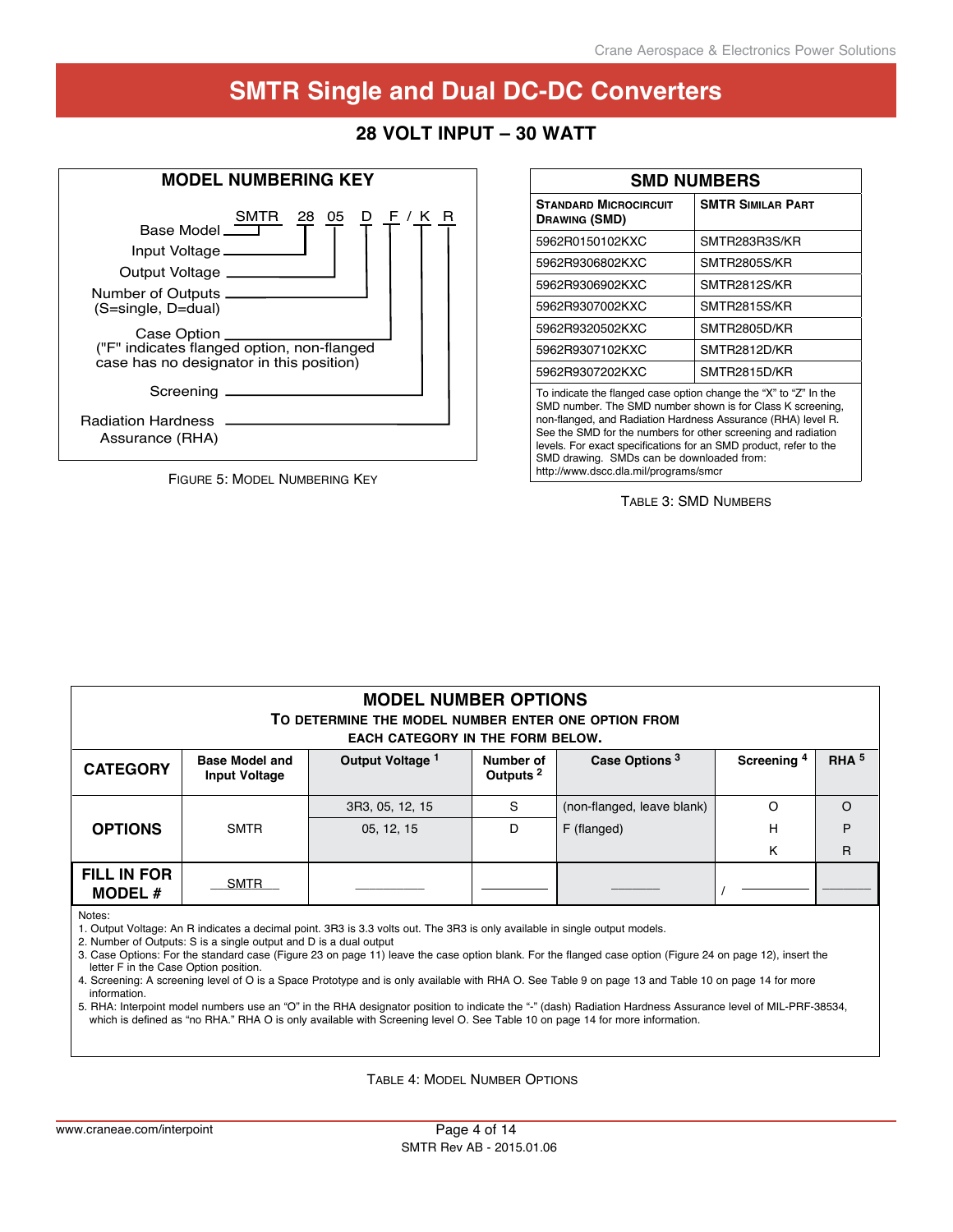### **28 Volt input – 30 Watt**

Table 5: Operating Conditions, All Models, 25°C case, 28 Vin, 100% load, unless otherwise specified.

|                                              |                                         | <b>ALL MODELS</b>                      |                               |                     |                                   |  |
|----------------------------------------------|-----------------------------------------|----------------------------------------|-------------------------------|---------------------|-----------------------------------|--|
| <b>PARAMETER</b>                             | <b>CONDITIONS</b>                       | <b>MIN</b><br><b>TYP</b><br><b>MAX</b> |                               | <b>UNITS</b>        |                                   |  |
| LEAD SOLDERING TEMPERATURE 1                 | 10 SECONDS MAX.                         |                                        |                               | 300                 | $^{\circ}C$                       |  |
| STORAGE TEMPERATURE 1                        |                                         | $-65$                                  |                               | $+150$              | $^{\circ}C$                       |  |
| <b>CASE OPERATING</b>                        | <b>FULL POWER</b>                       | $-55$                                  |                               | $+125$              | $^{\circ}C$                       |  |
| <b>TEMPERATURE</b>                           | ABSOLUTE <sup>1</sup>                   | $-55$                                  |                               | $+135$              |                                   |  |
| DERATING OUTPUT POWER/CURRENT 1              | <b>LINEARLY</b>                         |                                        |                               |                     | From 100% at 125°C to 0% at 135°C |  |
| ESD RATING 1                                 | MIL-STD-883 METHOD 3015                 |                                        | 2000 - 3999                   |                     | $\vee$                            |  |
| MIL-PRF-38534, 3.9.5.8.2                     | CLASS <sub>2</sub>                      |                                        |                               |                     |                                   |  |
| <b>ISOLATION: INPUT TO OUTPUT OR ANY</b>     | @ 500 VDC AT 25°C                       | 100                                    |                               |                     | Megohms                           |  |
| PIN TO CASE EXCEPT CASE PIN                  |                                         |                                        |                               |                     |                                   |  |
| CURRENT LIMIT 1, 2                           | % OF FULL LOAD                          | $\qquad \qquad$                        | 140                           | —                   | $\%$                              |  |
| AUDIO REJECTION 1                            |                                         | $\overline{\phantom{0}}$               | 40                            | —                   | dB                                |  |
| <b>CONVERSION FREQUENCY</b>                  | FREE RUN -55° TO +125°C                 | 550                                    | 600                           | 650                 | kHz                               |  |
| <b>SYNCHRONIZATION</b>                       | <b>INPUT FREQUENCY</b>                  | 500                                    |                               | 675                 | kHz                               |  |
| Sync is floating and isolated                | DUTY CYCLE <sup>1</sup>                 | 40                                     |                               | 60                  | $\%$                              |  |
|                                              | <b>ACTIVE LOW</b>                       |                                        |                               | 0.8                 | $\vee$                            |  |
|                                              | <b>ACTIVE HIGH 1</b>                    | 4.5                                    |                               | 5                   |                                   |  |
|                                              | <b>REFERENCED TO</b>                    |                                        |                               | <b>INPUT COMMON</b> |                                   |  |
|                                              | IF NOT USED                             |                                        |                               |                     | CONNECT TO INPUT COMMON           |  |
| INHIBIT ACTIVE LOW (OUTPUT DISABLED)         | <b>INHIBIT PIN PULLED LOW</b>           |                                        |                               | 0.8                 | V                                 |  |
| Do not apply a voltage to the inhibit pin. 3 | INHIBIT PIN SOURCE CURRENT <sup>1</sup> | $\overline{\phantom{0}}$               |                               | 8                   | mA                                |  |
|                                              | <b>REFERENCED TO</b>                    |                                        |                               | <b>INPUT COMMON</b> |                                   |  |
| INHIBIT ACTIVE HIGH (OUTPUT ENABLED)         | <b>INHIBIT PIN CONDITION</b>            |                                        | OPEN COLLECTOR OR UNCONNECTED |                     |                                   |  |
| Do not apply a voltage to the inhibit pin. 3 | OPEN PIN VOLTAGE <sup>1</sup>           | 9                                      |                               | 11                  | V                                 |  |

#### *For mean time between failures (MTBF) contact Applications Engineering powerapps@crane-eg.com +1.425.882.3100 option 7*

Notes:

1. Guaranteed by qualification test and/or analysis. Not an in-line test.

2. Dual outputs: The over-current limit will trigger when the sum of the currents from both outputs reaches 140% (typical value) of the maximum rated "total" current of both outputs.

3. An external inhibit interface should be used to pull the inhibit low or leave it floating. The inhibit pin can be left unconnected if not used.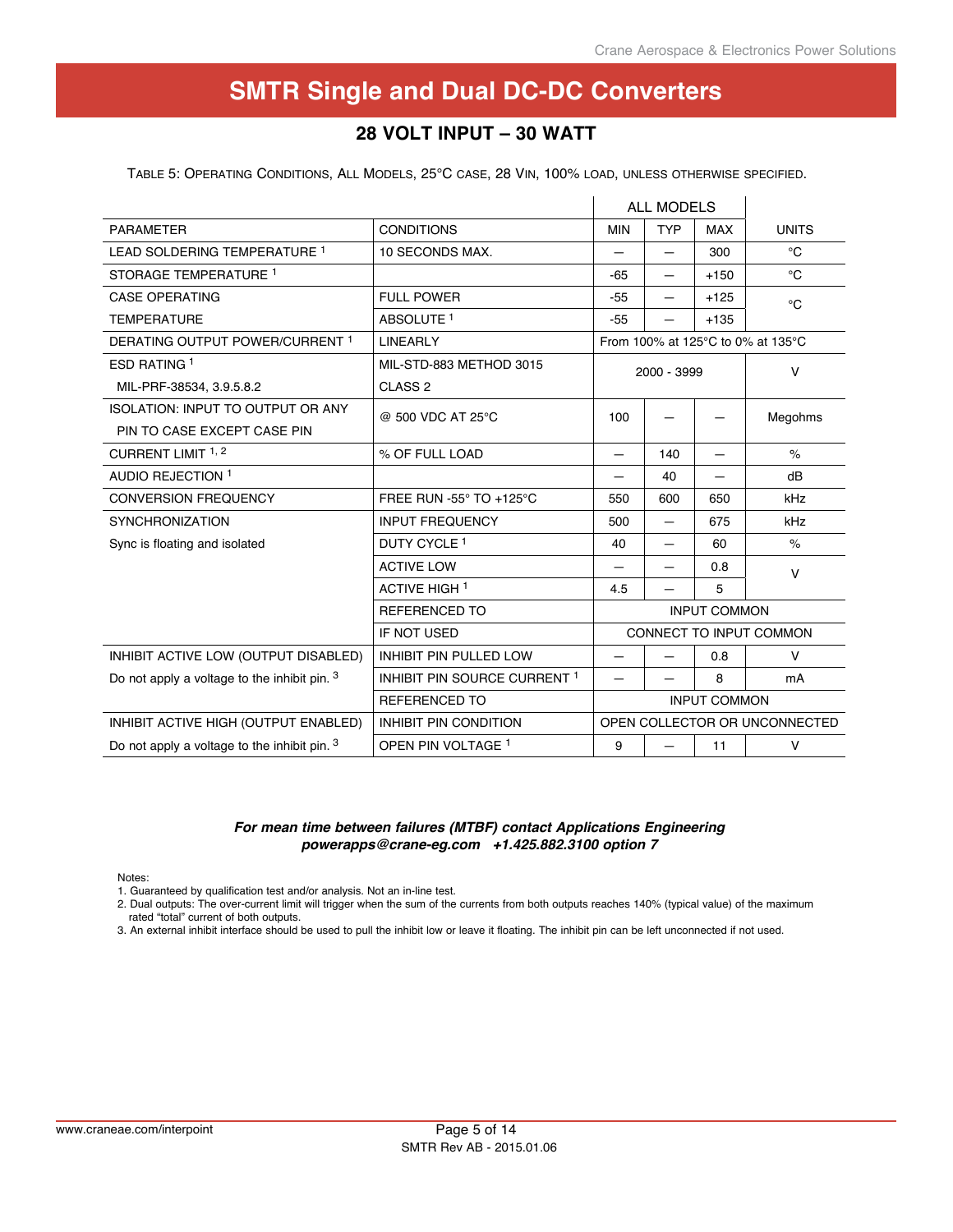## **28 Volt input – 30 Watt**

Table 6: Electrical Characteristics: -55°C to +125°C case, 28 Vin, 100% load, free run, unless otherwise specified.

| SINGLE OUTPUT MODELS            |                                |                          | SMTR283R3S               |            |                          | <b>SMTR2805S</b>         |            |               |
|---------------------------------|--------------------------------|--------------------------|--------------------------|------------|--------------------------|--------------------------|------------|---------------|
| <b>PARAMETER</b>                | <b>CONDITIONS</b>              | <b>MIN</b>               | <b>TYP</b>               | <b>MAX</b> | <b>MIN</b>               | <b>TYP</b>               | <b>MAX</b> | <b>UNITS</b>  |
| <b>OUTPUT VOLTAGE</b>           |                                | 3.201                    | 3.3                      | 3.399      | 4.85                     | 5.00                     | 5.15       | $\vee$        |
| <b>OUTPUT CURRENT</b>           | $V_{IN}$ = 16 TO 40 V          | $\mathbf 0$              | —                        | 5.45       | $\mathbf{0}$             | $\overline{\phantom{0}}$ | 5.0        | A             |
| <b>OUTPUT POWER</b>             | $V_{IN}$ = 16 TO 40 V          |                          | —                        | 18         | $\mathbf 0$              | —                        | 25         | W             |
| <b>OUTPUT RIPPLE</b>            | $T_C = 25^{\circ}C$            |                          | 20                       | 40         |                          | 20                       | 50         | mV p-p        |
| 10 kHz - 2 MHz                  | $T_C = -55^{\circ}C$ TO +125°C | $\overline{\phantom{0}}$ |                          | 50         | $\overline{\phantom{0}}$ |                          | 90         |               |
| LINE REGULATION <sup>2</sup>    | $V_{IN}$ = 16 TO 40 V          | —                        | $\mathbf 0$              | 20         | $\equiv$                 | 10                       | 50         | mV            |
| <b>LOAD REGULATION</b>          | NO LOAD TO FULL                | —                        | $\overline{2}$           | 20         | $\qquad \qquad -$        | 10                       | 50         | mV            |
| <b>INPUT VOLTAGE</b>            | <b>CONTINUOUS</b>              | 16                       | 28                       | 40         | 16                       | 28                       | 40         | $\vee$        |
| NO LOAD TO FULL                 | TRANSIENT 50 ms <sup>1</sup>   | —                        |                          | 50         | —                        | $\overline{\phantom{0}}$ | 50         | $\vee$        |
| <b>INPUT CURRENT</b>            | <b>NO LOAD</b>                 |                          | 30                       | 75         | —                        | 35                       | 75         | mA            |
|                                 | <b>INHIBITED</b>               |                          |                          | 8          |                          |                          | 8          |               |
| <b>INPUT RIPPLE CURRENT 3</b>   | 10 kHz - 10 MHz                | $\overline{\phantom{0}}$ | 25                       | 50         | $\overline{\phantom{0}}$ | 25                       | 50         | $mA$ $p-p$    |
| <b>EFFICIENCY</b>               | $T_{C} = 25^{\circ}C$          | 70                       | 73                       | —          | 74                       | 78                       | —          | $\frac{1}{6}$ |
|                                 | $T_C = -55^{\circ}C$ TO +125°C | 66                       | $\equiv$                 | —          | 71                       | $\qquad \qquad -$        |            |               |
| LOAD FAULT <sup>4</sup>         | POWER DISSIPATION              | —                        | —                        | 12         | $\overline{\phantom{0}}$ | $\overline{\phantom{0}}$ | 14         | W             |
| SHORT CIRCUIT                   | RECOVERY <sup>1</sup>          | —                        |                          | 6          | —                        |                          | 5          | ms            |
| <b>STEP LOAD RESPONSE</b>       | <b>TRANSIENT</b>               |                          | ±130                     | ±300       | —                        | ±180                     | ±300       | mV pk         |
| 0% - 100% - 50%                 | RECOVERY <sup>5</sup>          |                          |                          | 200        | $\equiv$                 |                          | 200        | $\mu$ s       |
| STEP LINE RESPONSE <sup>1</sup> | <b>TRANSIENT</b>               | —                        | $\overline{\phantom{0}}$ | ±300       | $\overline{\phantom{0}}$ | $\equiv$                 | ±300       | mV pk         |
| $V_{IN}$ 16 - 40 - 16 V         | RECOVERY <sup>5</sup>          | —                        | $\overline{\phantom{0}}$ | 300        | $\overline{\phantom{0}}$ | $\equiv$                 | 300        | $\mu$ s       |
| START-UP <sup>6</sup>           | <b>DELAY</b>                   | —                        |                          | 5          | $\qquad \qquad -$        |                          | 5          | ms            |
| <b>FULL LOAD</b>                | OVERSHOOT <sup>1</sup>         | —                        | $\mathbf 0$              | 50         | —                        | $\mathbf 0$              | 50         | mV pk         |
| CAPACITIVE LOAD <sup>1</sup>    | NO EFFECT ON DC                |                          |                          | 3000       |                          |                          | 3000       | $\mu$ F       |
| $T_C = 25$ °C                   | PERFORMANCE                    |                          |                          |            |                          |                          |            |               |

Notes:

1. Guaranteed by qualification test and/or analysis. Not an in-line test.

2. Operation is limited below 16 V (see "Figure 22" on page 10).

3. Tested with 6800 pF ceramic bypass capacitor connected externally from input common to case.

4. Short circuit protection not guaranteed above 125°C case temperature.

5. Recovery time is measured from application of the transient to the point at which  $V_{\text{OUT}}$  is within 1% of final value.

6. Tested on release from inhibit.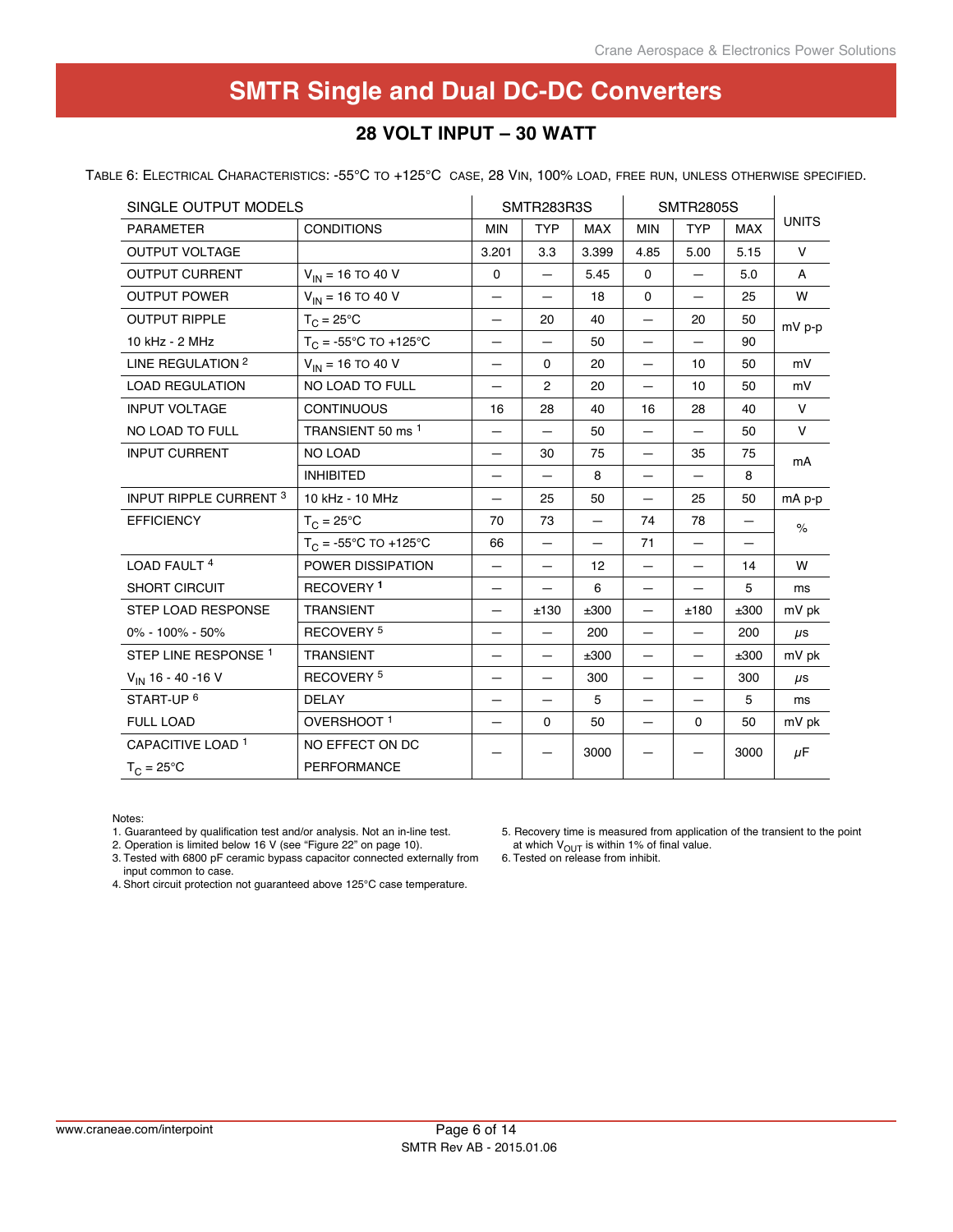## **28 Volt input – 30 Watt**

Table 7: Electrical Characteristics: -55°C to +125°C case, 28 Vin, 100% load, free run, unless otherwise specified.

| SINGLE OUTPUT MODELS            |                                |                          | <b>SMTR2812S</b>         |                          |                          | <b>SMTR2815S</b>         |            |               |
|---------------------------------|--------------------------------|--------------------------|--------------------------|--------------------------|--------------------------|--------------------------|------------|---------------|
| <b>PARAMETER</b>                | <b>CONDITIONS</b>              | <b>MIN</b>               | <b>TYP</b>               | <b>MAX</b>               | <b>MIN</b>               | <b>TYP</b>               | <b>MAX</b> | <b>UNITS</b>  |
| <b>OUTPUT VOLTAGE</b>           |                                | 11.64                    | 12.00                    | 12.36                    | 14.70                    | 15.00                    | 15.30      | V             |
| <b>OUTPUT CURRENT</b>           | $V_{IN}$ = 16 to 40 V          | 0                        | —                        | 2.5                      | 0                        | $\overline{\phantom{0}}$ | 2.0        | A             |
| <b>OUTPUT POWER</b>             | $V_{IN}$ = 16 to 40 V          | $\mathbf 0$              | $\overline{\phantom{0}}$ | 30                       | 0                        | $\qquad \qquad -$        | 30         | W             |
| <b>OUTPUT RIPPLE</b>            | $T_C = 25^{\circ}C$            | $\overline{\phantom{0}}$ | 15                       | 40                       | —                        | 15                       | 40         | $mV p-p$      |
| 10 kHz - 2 MHz                  | $T_C = -55^{\circ}C$ TO +125°C |                          |                          | 90                       |                          |                          | 90         |               |
| LINE REGULATION 2               | $V_{IN}$ = 16 TO 40 V          |                          | 10                       | 50                       |                          | 10                       | 50         | mV            |
| <b>LOAD REGULATION</b>          | NO LOAD TO FULL                |                          | 20                       | 50                       | $\overline{\phantom{0}}$ | 10                       | 50         | mV            |
| <b>INPUT VOLTAGE</b>            | <b>CONTINUOUS</b>              | 16                       | 28                       | 40                       | 16                       | 28                       | 40         | $\vee$        |
| NO LOAD TO FULL                 | TRANSIENT 50 ms <sup>1</sup>   | $\qquad \qquad -$        | —                        | 50                       | $\qquad \qquad -$        |                          | 50         | V             |
| <b>INPUT CURRENT</b>            | <b>NO LOAD</b>                 |                          | 35                       | 75                       | $\qquad \qquad -$        | 35                       | 75         | mA            |
|                                 | <b>INHIBITED</b>               |                          |                          | 8                        | —                        |                          | 8          |               |
| <b>INPUT RIPPLE CURRENT 3</b>   | 10 kHz - 10 MHz                |                          | 35                       | 50                       |                          | 35                       | 50         | $mA$ $p-p$    |
| <b>EFFICIENCY</b>               | $T_C = 25^{\circ}C$            | 78                       | 83                       | $\equiv$                 | 79                       | 83                       | $\equiv$   | $\frac{6}{6}$ |
|                                 | $T_C = -55^{\circ}C$ TO +125°C | 75                       | —                        | $\overline{\phantom{0}}$ | 76                       | $\qquad \qquad$          | —          |               |
| LOAD FAULT <sup>4</sup>         | POWER DISSIPATION              | $\overline{\phantom{0}}$ | —                        | 12                       |                          | $\overline{\phantom{0}}$ | 12         | W             |
| <b>SHORT CIRCUIT</b>            | <b>RECOVERY 1</b>              | $\qquad \qquad$          |                          | 5                        | $\qquad \qquad$          |                          | 5          | ms            |
| <b>STEP LOAD RESPONSE</b>       | <b>TRANSIENT</b>               |                          | ±270                     | ±400                     | $\equiv$                 | ±310                     | ±500       | mV pk         |
| 50% - 100% - 50%                | RECOVERY <sup>5</sup>          |                          |                          | 200                      |                          |                          | 300        | $\mu$ s       |
| STEP LINE RESPONSE <sup>1</sup> | <b>TRANSIENT</b>               |                          |                          | ±500                     | —                        |                          | ±600       | mV pk         |
| $16 - 40 - 16$ V                | RECOVERY <sup>5</sup>          |                          | —                        | 300                      | $\overline{\phantom{0}}$ | $\qquad \qquad -$        | 300        | $\mu$ s       |
| START-UP <sup>6</sup>           | <b>DELAY</b>                   | $\qquad \qquad -$        | —                        | 5                        | $\qquad \qquad -$        | $\qquad \qquad -$        | 5          | m sec         |
| <b>FULL LOAD</b>                | OVERSHOOT <sup>1</sup>         |                          | 0                        | 120                      | —                        | 0                        | 150        | mV pk         |
| CAPACITIVE LOAD <sup>1</sup>    | NO EFFECT ON DC                |                          |                          | 3000                     |                          |                          | 3000       | $\mu$ F       |
| $T_C = 25^{\circ}C$             | <b>PERFORMANCE</b>             |                          |                          |                          |                          |                          |            |               |

#### Notes:

1. Guaranteed by qualification test and/or analysis. Not an in-line test.

2. Operation is limited below 16 V (see "Figure 22" on page 10).

5. Recovery time is measured from application of the transient to the point at which  $V_{\text{OUT}}$  is within 1% of final value.

3. Tested with 6800 pF ceramic bypass capacitor connected externally from input common to case.

4. Short circuit protection not guaranteed above 125°C case temperature.

6. Tested on release from inhibit.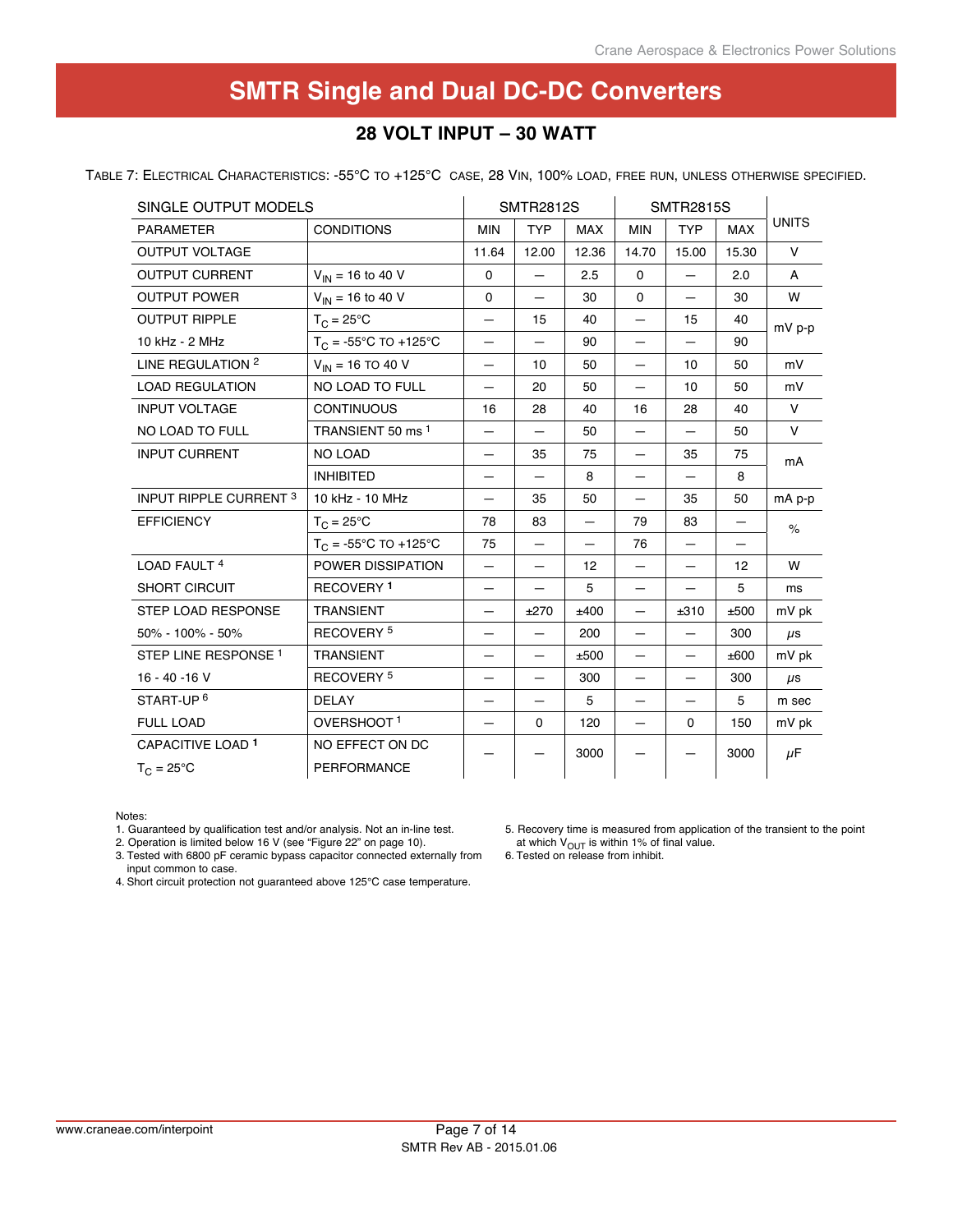## **28 Volt input – 30 Watt**

Table 8: Electrical Characteristics: -55°C to +125°C case, 28 Vin, 100% load, free run, unless otherwise specified.

| DUAL OUTPUT MODELS                             |                                       | <b>SMTR2805D</b>         |                          | <b>SMTR2812D</b>  |                          |                          | <b>SMTR2815D</b>         |                          |                          |                   |              |
|------------------------------------------------|---------------------------------------|--------------------------|--------------------------|-------------------|--------------------------|--------------------------|--------------------------|--------------------------|--------------------------|-------------------|--------------|
| <b>PARAMETER</b>                               | <b>CONDITIONS</b>                     | <b>MIN</b>               | <b>TYP</b>               | <b>MAX</b>        | <b>MIN</b>               | <b>TYP</b>               | <b>MAX</b>               | <b>MIN</b>               | <b>TYP</b>               | <b>MAX</b>        | <b>UNITS</b> |
| OUTPUT VOLTAGE                                 | $+V_{OUT}$                            | 4.85                     | 5.00                     | 5.15              | 11.64                    | 12.00                    | 12.36                    | 14.55                    | 15.00                    | 15.45             | $\vee$       |
|                                                | $-V_{OUT}$                            | 4.82                     | 5.00                     | 5.18              | 11.58                    | 12.00                    | 12.42                    | 14.47                    | 15.00                    | 15.53             |              |
| OUTPUT CURRENT 2, 3                            | EITHER OUTPUT                         | $\Omega$                 | 2.5                      | $4.5^{\text{1}}$  | $\Omega$                 | 1.25                     | 2.25 <sup>1</sup>        | $\mathbf{0}$             | 1.00                     | 1.80 <sup>1</sup> | A            |
| $V_{IN}$ = 16 TO 40 V                          | <b>TOTAL OUTPUT</b>                   |                          |                          | 5                 |                          |                          | 2.5                      |                          | —                        | 2.00              |              |
| OUTPUT POWER 2, 3                              | EITHER OUTPUT                         | $\mathbf{0}$             | 12.5                     | 22.5 <sup>1</sup> | $\Omega$                 | 15                       | 271                      | $\mathbf{0}$             | 15                       | 27 <sup>1</sup>   | W            |
| $V_{IN}$ = 16 to 40 V                          | <b>TOTAL OUTPUT</b>                   | $\overline{\phantom{0}}$ | $\overline{\phantom{0}}$ | 25                | $\overline{\phantom{0}}$ | $\overline{\phantom{0}}$ | 30                       | $\overline{\phantom{0}}$ | $\overline{\phantom{0}}$ | 30                |              |
| <b>OUTPUT RIPPLE</b>                           | $T_{C} = 25^{\circ}C$                 |                          | 20                       | 50                |                          | 30                       | 120                      |                          | 25                       | 80                | $mV p-p$     |
| 10 kHz - 2 MHz $\pm$ V <sub>OUT</sub>          | $T_C = -55^{\circ}C$ TO +125°C        | $\equiv$                 | -                        | 90                | -                        | $\qquad \qquad -$        | 150                      | -                        | —                        | 120               |              |
| LINE REGULATION 4                              | $+V_{OUT}$                            | $\overline{\phantom{0}}$ | 0                        | 50                | —                        | $\Omega$                 | 50                       | —                        | 0                        | 50                | mV           |
| $V_{IN}$ = 16 TO 40 V                          | $-VOUT$                               | —                        | 10                       | 100               | -                        | 15                       | 150                      | $\overline{\phantom{0}}$ | 10                       | 180               |              |
| <b>LOAD REGULATION</b>                         | $+V_{OUT}$                            |                          | 5                        | 50                | $\overline{\phantom{0}}$ | 5                        | 50                       | $\equiv$                 | $\overline{\phantom{0}}$ | 50                | mV           |
| NO LOAD TO FULL                                | $-V_{OUT}$                            |                          | 15                       | 100               | —                        | 30                       | 150                      | $\equiv$                 | —                        | 180               |              |
| <b>CROSS REGULATION</b>                        | SEE NOTE 5                            | $\overline{\phantom{0}}$ | $\overline{\phantom{0}}$ | 12                | $\overline{\phantom{0}}$ | $\overline{\phantom{0}}$ | 8.3                      | $\equiv$                 | $\overline{\phantom{0}}$ | 8                 | $\%$         |
| EFFECT ON - V <sub>OUT</sub> , 25°C            | SEE NOTE 6                            |                          | ═                        | 12                | $\equiv$                 |                          | 8.3                      | $\equiv$                 | ▃                        | 8                 |              |
| <b>INPUT VOLTAGE</b>                           | <b>CONTINUOUS</b>                     | 16                       | 28                       | 40                | 16                       | 28                       | 40                       | 16                       | 28                       | 40                | V            |
| NO LOAD TO FULL                                | TRANSIENT 50 ms <sup>1</sup>          | $\Omega$                 | $\overline{\phantom{0}}$ | 50                | $\Omega$                 | $\overline{\phantom{0}}$ | 50                       | $\mathbf{0}$             | $\overline{\phantom{0}}$ | 50                | V            |
| <b>INPUT CURRENT</b>                           | <b>NO LOAD</b>                        |                          | 28                       | 75                | $\overline{\phantom{0}}$ | 40                       | 75                       | $\equiv$                 | 48                       | 75                | mA           |
|                                                | <b>INHIBITED</b>                      |                          |                          | 8                 |                          |                          | 8                        | $\overline{\phantom{0}}$ |                          | 8                 |              |
| INPUT RIPPLE CURRENT 7                         | 10 kHz - 10 MHz                       | $\overline{\phantom{0}}$ | 25                       | 50                | $\equiv$                 | 35                       | 50                       | $\equiv$                 | 35                       | 50                | $mA$ p-p     |
| <b>EFFICIENCY</b>                              | $T_C = 25^{\circ}C$                   | 74                       | 76                       | -                 | 77                       | 80                       | $\overline{\phantom{0}}$ | 78                       | 81                       | $\qquad \qquad -$ | $\%$         |
| <b>BALANCED LOAD</b>                           | $T_C = -55^{\circ}C$ TO +125°C        | 72                       | —                        |                   | 75                       |                          |                          | 75                       | —                        |                   |              |
| LOAD FAULT <sup>8</sup>                        | POWER DISSIPATION                     | -                        | 8                        | 12                | -                        | 6                        | 12                       | -                        | 5                        | 12                | W            |
| <b>SHORT CIRCUIT</b>                           | RECOVERY <sup>1</sup>                 | $\overline{\phantom{0}}$ | $\overline{\phantom{0}}$ | 5.0               | $\equiv$                 | $\overline{\phantom{0}}$ | 5.0                      | $\qquad \qquad -$        | $\overline{\phantom{0}}$ | 5.0               | ms           |
| STEP LOAD RESPONSE                             | TRANSIENT                             | —                        | ±150                     | ±300              | $\equiv$                 | ±200                     | ±300                     | $\overline{\phantom{0}}$ | ±220                     | ±400              | mV pk        |
| 50% - 100% - 50% $\pm$ V <sub>OUT</sub>        | RECOVERY <sup>9</sup>                 |                          |                          | 200               |                          |                          | 200                      | —                        |                          | 200               | $\mu$ s      |
| STEP LINE RESPONSE <sup>1</sup>                | <b>TRANSIENT</b>                      | $\overline{\phantom{0}}$ | —                        | ±400              | -                        | $\overline{\phantom{0}}$ | ±400                     | $\qquad \qquad -$        | $\overline{\phantom{0}}$ | ±500              | mV pk        |
| 16 - 40 - 16 V $\pm$ V <sub>OUT</sub>          | RECOVERY <sup>9</sup>                 | $\equiv$                 | $\overline{\phantom{0}}$ | 300               | $\qquad \qquad -$        | $\overline{\phantom{0}}$ | 300                      | $\qquad \qquad -$        | $\qquad \qquad -$        | 300               | $\mu$ s      |
| START-UP <sup>10</sup>                         | <b>DELAY</b>                          |                          | $\overline{\phantom{0}}$ | 5                 | $\equiv$                 |                          | 5                        | $\overline{\phantom{0}}$ | $\overline{\phantom{0}}$ | 5                 | ms           |
| <b>FULL LOAD</b>                               | OVERSHOOT <sup>1</sup>                |                          | $\mathbf 0$              | 180               |                          | $\Omega$                 | 150                      |                          | $\Omega$                 | 150               | mV pk        |
| CAPACITIVE LOAD <sup>1</sup><br>$T_{C}$ = 25°C | NO EFFECT ON DC<br><b>PERFORMANCE</b> |                          |                          | 3000              |                          | -                        | 3000                     | -                        |                          | 3000              | μF           |

Notes:

1. Guaranteed by qualification test and/or analysis. Not an in-line test.

2. The specified max current is available from either output.

3. Up to 90% of the total output current/power is available from either output providing the opposite output is carrying at least 10% of the total output power.

4. Operation is limited below 16 V (see "Figure 22" on page 10).

5. Effect on the negative output under the following conditions:  $+P_{\text{OUT}}$  20% to 80%;  $-P_{\text{OUT}}$  80% to 20%.

6. Effect on the negative output under the following conditions:

+P<sub>OUT</sub> 50%; -P<sub>OUT</sub> 10% to 50%. See "Figure 21" on page 10.<br>7. Tested with 6800 pF ceramic bypass capacitor connected externally from

- input common to case.
- 8. Indefinite short circuit protection not guaranteed above 125°C case temperature.
- 9. Recovery time is measured from application of the transient to point at which  $V_{\text{OUT}}$  is within 1% of final value.

10. Tested on release from inhibit.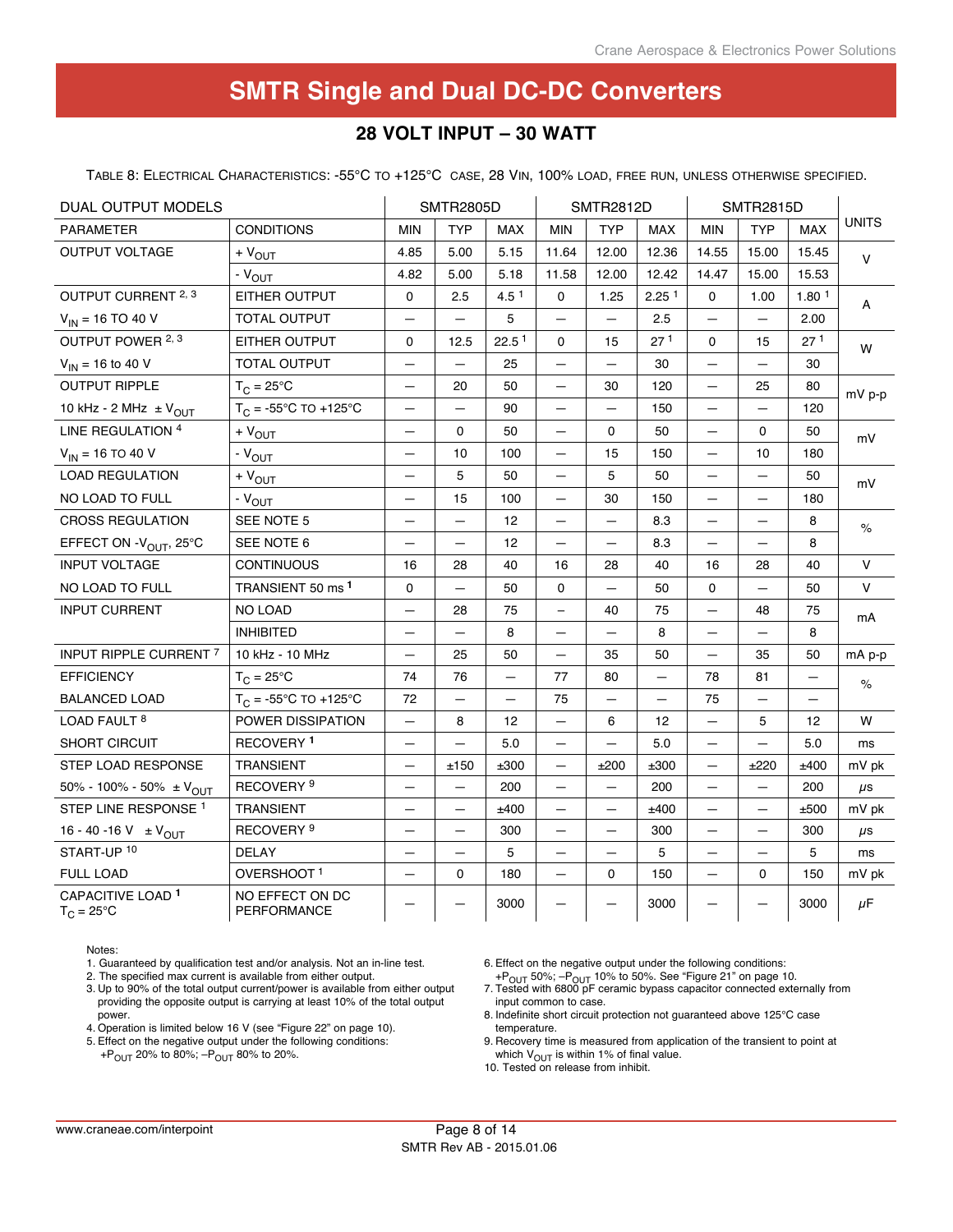## **28 Volt input – 30 Watt**



www.craneae.com/interpoint

Page 9 of 14 SMTR Rev AB - 2015.01.06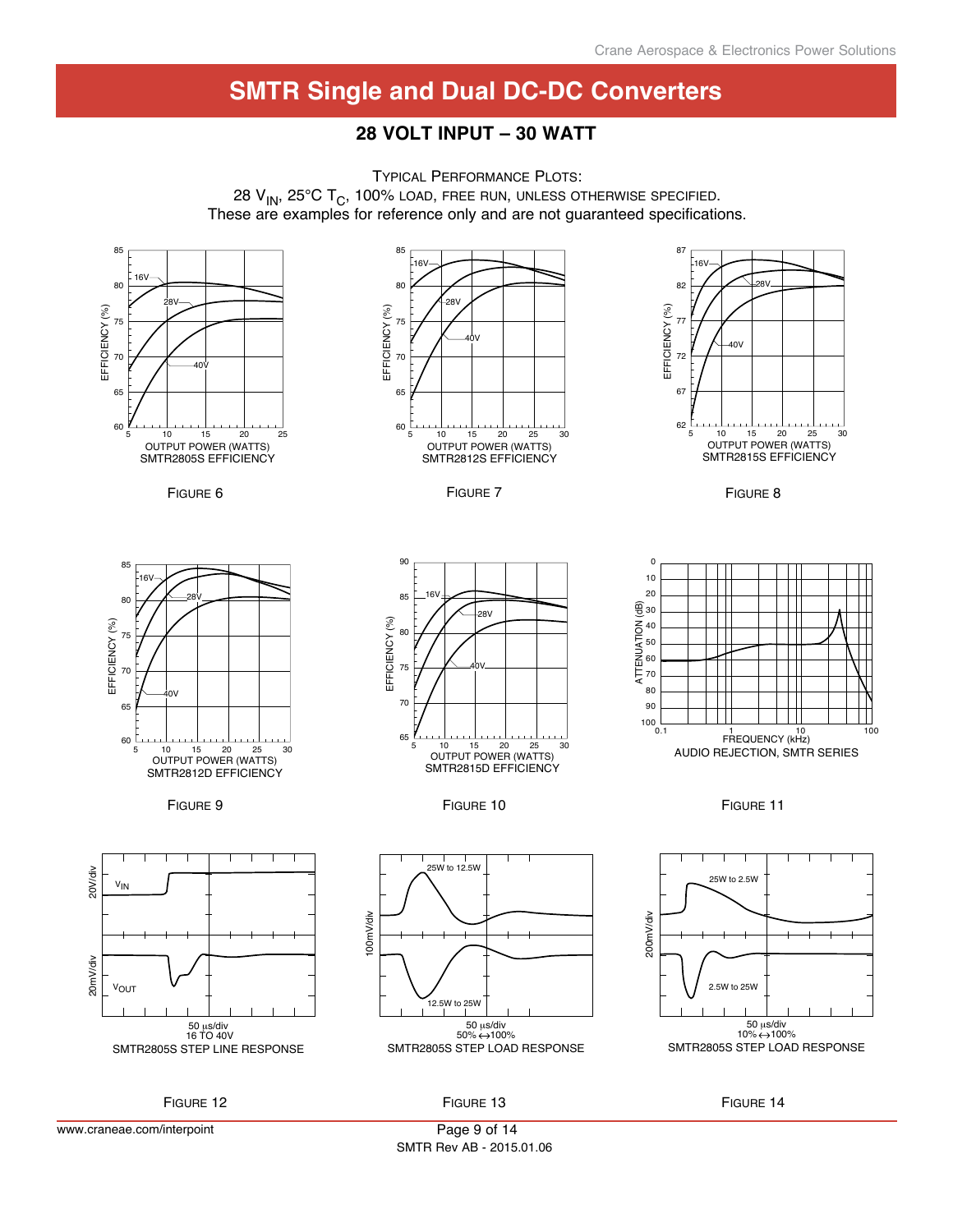## **28 Volt input – 30 Watt**



Notes: 1. Percent (%) of power refers to the percent of the total output power of the converter.

www.craneae.com/interpoint

Page 10 of 14 SMTR Rev AB - 2015.01.06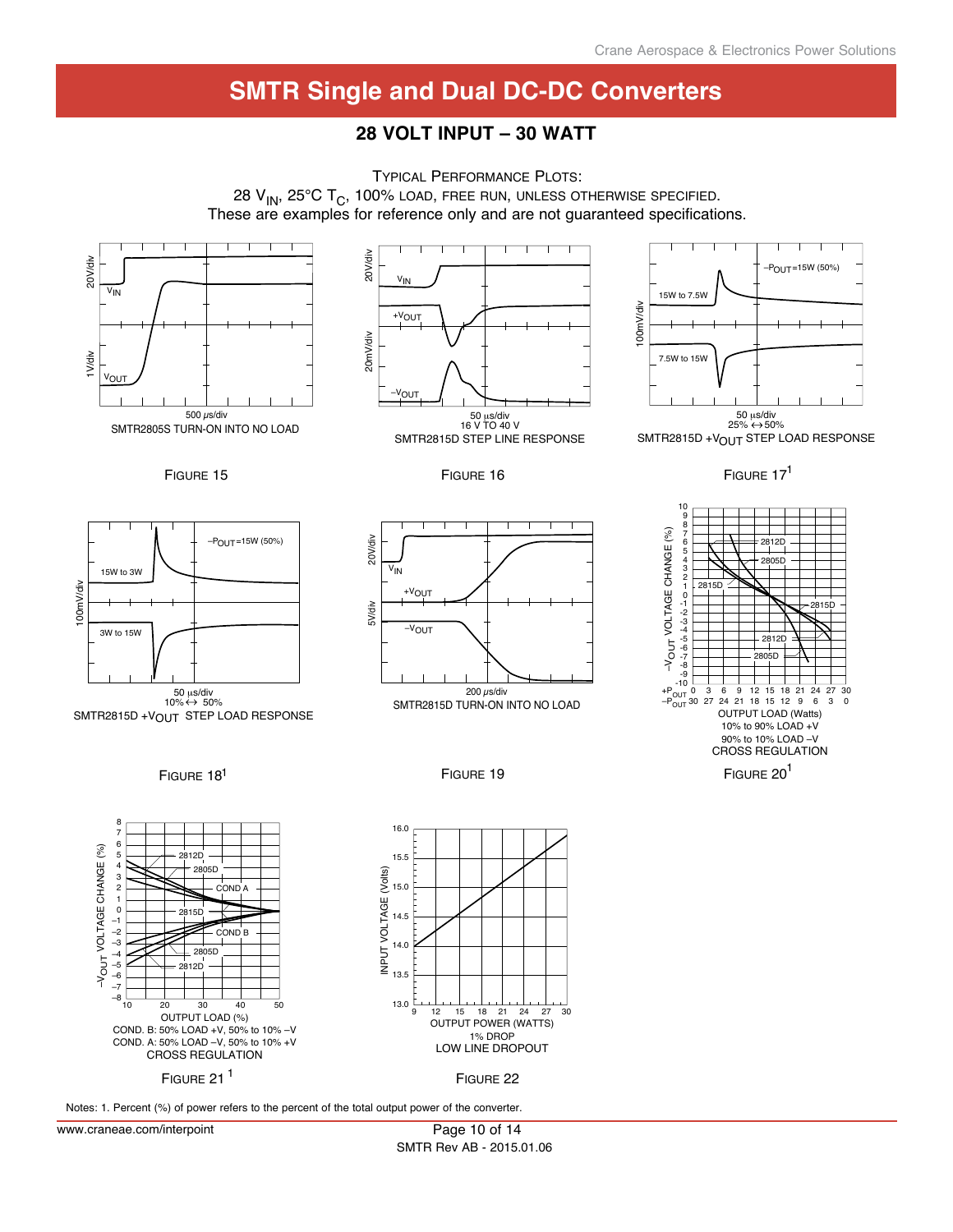## **28 Volt input – 30 Watt**



#### BOTTOM VIEW CASE H2

**Weight:** 50 grams maximum

#### **Case dimensions in inches (mm)**

Tolerance  $\pm 0.005$  (0.13) for three decimal places ±0.01 (0.3) for two decimal places unless otherwise specified

#### **CAUTION**

Heat from reflow or wave soldering may damage the device. Solder pins individually with heat application not exceeding 300°C for 10 seconds per pin.

## **Materials**

Header Cold Rolled Steel/Nickel/Gold<br>Cover Kovar/Nickel

Cover Kovar/Nickel<br>Pins #52 allov/Gol #52 alloy/Gold ceramic seal

 Gold plating of 50 - 150 microinches is included in pin diameter Seal hole  $0.120 \pm 0.002$  (3.05  $\pm$  0.05)

Case H2 SMTR S/D, Rev K, 2014.01.13 Please refer to the numerical dimensions for accuracy.

Figure 23: Cases H2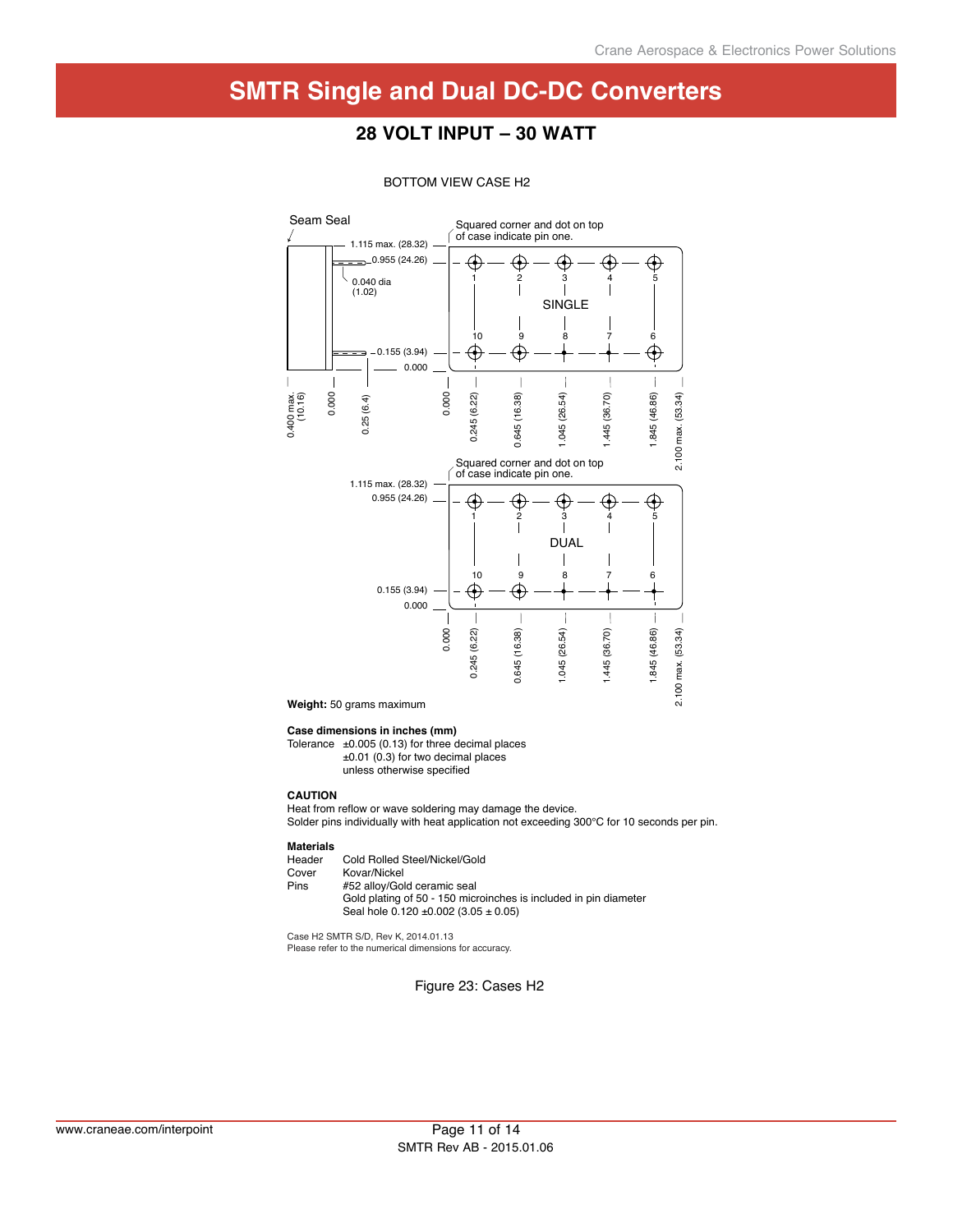#### **28 Volt input – 30 Watt**



Flanged cases: Designator "F" required in Case Option position of model number. BOTTOM VIEW CASE K3

**Case dimensions in inches (mm)**

Tolerance  $\pm 0.005$  (0.13) for three decimal places ±0.01 (0.3) for two decimal places unless otherwise specified

#### **CAUTION**

Heat from reflow or wave soldering may damage the device. Solder pins individually with heat application not exceeding 300°C for 10 seconds per pin.

## **Materials**

| Header | Cold Rolled Steel/Nickel/Gold                                 |
|--------|---------------------------------------------------------------|
| Cover  | Kovar/Nickel                                                  |
| Pins   | #52 allov/Gold, ceramic seal                                  |
|        | Gold plating of 50 - 150 microinches included in pin diameter |
|        | Seal hole 0.120 ±0.002 (3.04 ±0.05)                           |

Case K3 SMTR SD F, Rev L, 2014.12.10 Please refer to the numerical dimensions for accuracy.

Figure 24: Cases K3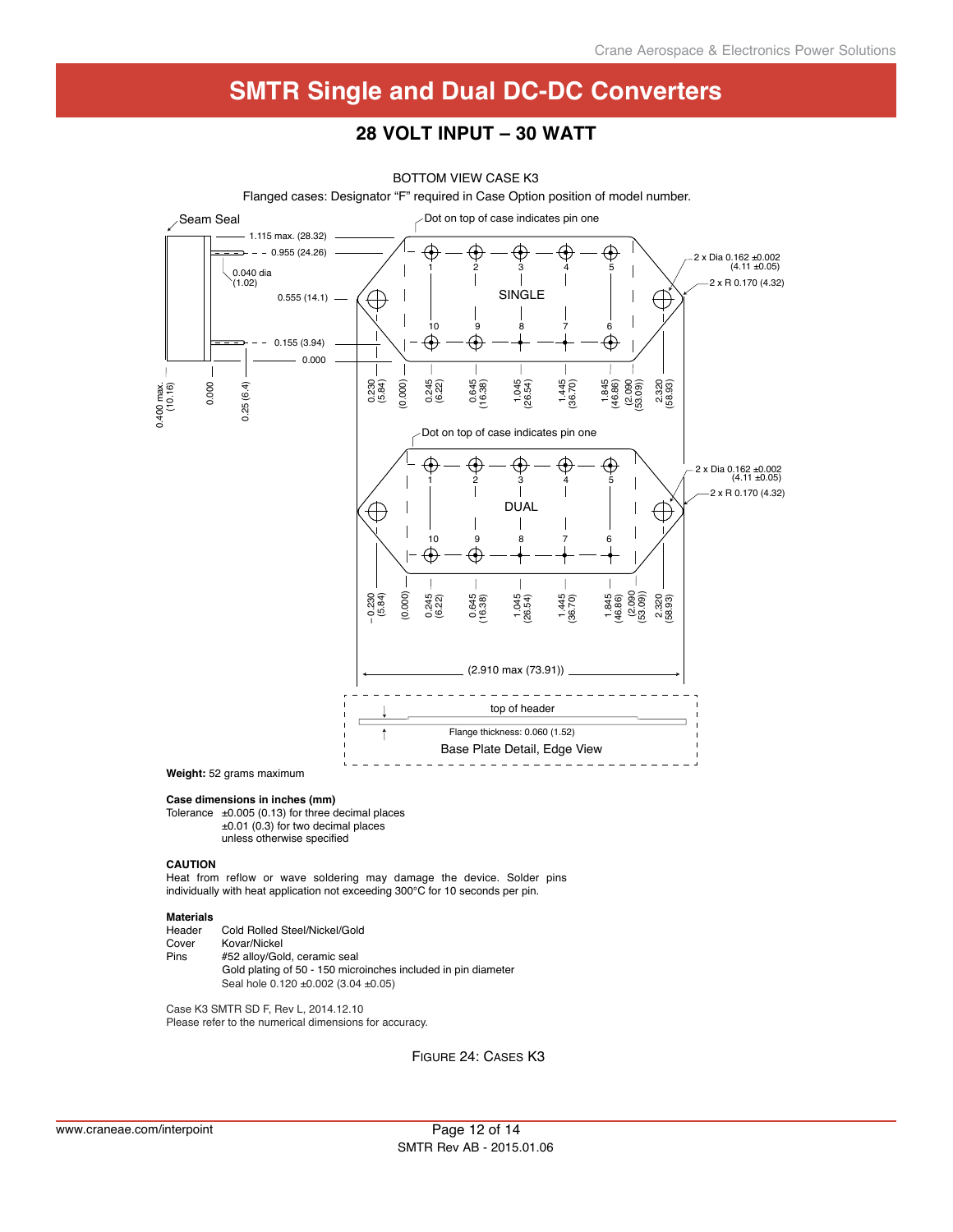## **28 Volt input – 30 Watt**

Table is for reference only. See individual Series' datasheets for specific screening.

# DC-DC CONVERTERS PROTOTYPE, CLASS H AND CLASS K, **Mil-Prf-38534 eleMent eValuation**

|                                       | NON-QML <sup>1</sup> | QML              |                |                  |                |
|---------------------------------------|----------------------|------------------|----------------|------------------|----------------|
|                                       | <b>PROTOTYPE</b>     | <b>CLASS H</b>   |                | <b>CLASS K</b>   |                |
|                                       | $\sqrt{O}$           | /H               |                | /K               |                |
| <b>COMPONENT-LEVEL TEST PERFORMED</b> | M/S <sup>2</sup>     | M/S <sup>2</sup> | P <sup>3</sup> | M/S <sup>2</sup> | P <sup>3</sup> |
| <b>Element Electrical</b>             | п                    | ■                | ш              |                  | ■              |
| Visual                                |                      |                  | ■              | п                | ■              |
| <b>Internal Visual</b>                |                      | ■                |                |                  |                |
| Temperature Cycling                   |                      |                  |                | п                | ■              |
| <b>Constant Acceleration</b>          |                      |                  |                |                  | ■              |
| Interim Electrical                    |                      |                  |                | п                |                |
| Burn-in                               |                      |                  |                |                  |                |
| Post Burn-in Electrical               |                      |                  |                | п                |                |
| Steady State Life                     |                      |                  |                |                  |                |
| Voltage Conditioning Aging            |                      |                  |                |                  | ■              |
| Visual Inspection                     |                      |                  |                |                  |                |
| <b>Final Electrical</b>               |                      | п                | п              | ■                | ■              |
| Wire Bond Evaluation                  |                      | ■                | ш              |                  |                |
| <b>SEM</b>                            |                      |                  |                | ■                |                |

Notes

1. Non-QML products may not meet all of the requirements of MIL-PRF-38534.

2. M/S = Active components (microcircuit and semiconductor die)

3. P = Passive components, Class H and K element evaluation. Not applicable to space prototype ("O") element evaluation.

Definitions:

Element Evaluation: Component testing/screening per MIL-STD-883 as determined by MIL-PRF-38534

TABLE 9: ELEMENT EVALUATION